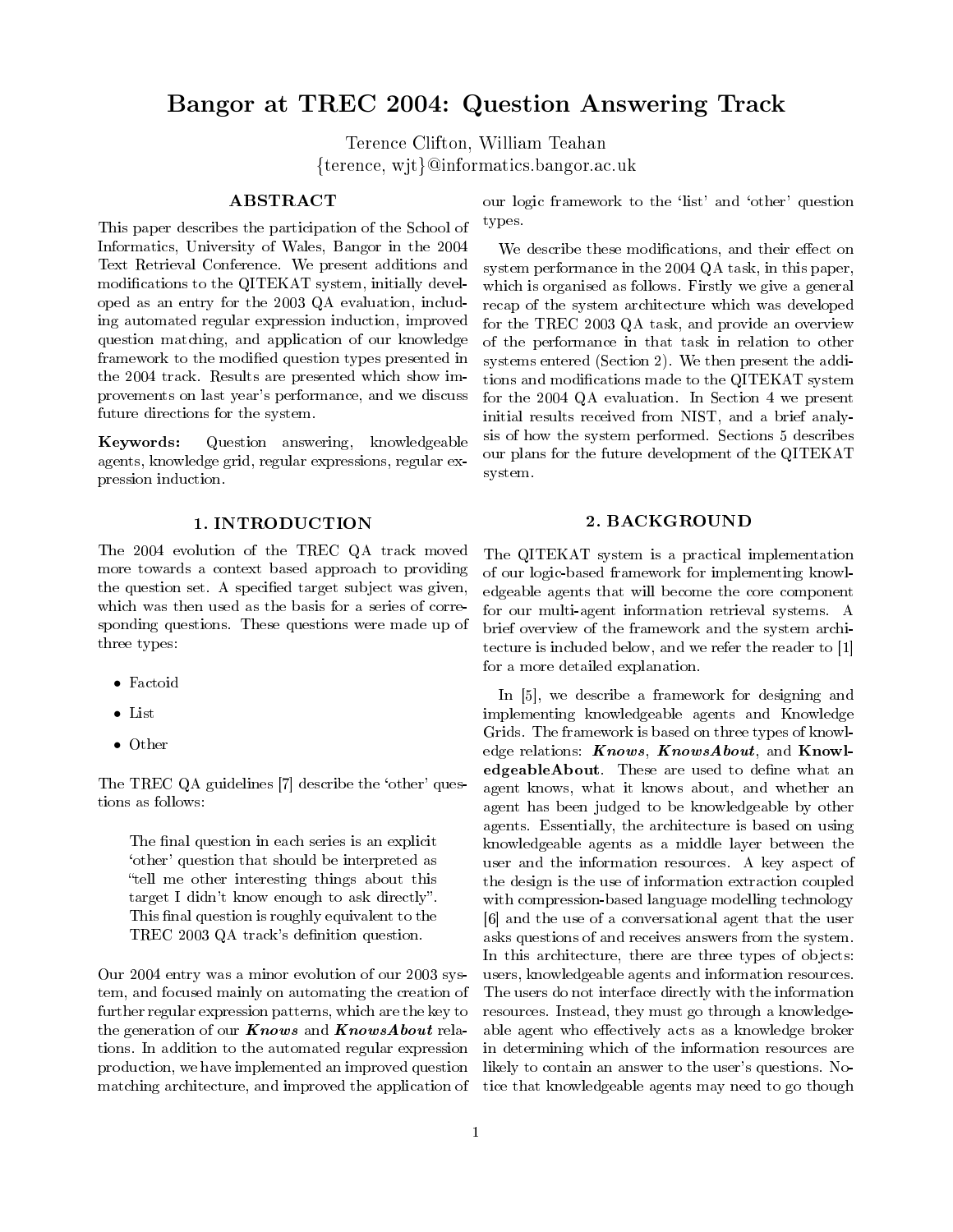

Figure 1. Results on TREC 2003 (Who and When questions)

other knowledgeable agents in the hunt to find the most relevant answer to the user's questions.

The knowledge framework proposed by Teahan [5], which is used as the basis for the extraction of knowledge relations from suitable source documents essentially relies on a reverse approach to standard Q&A techniques. Rather than using the question text to retrieve a subset of documents from the test collection, which are then analysed to find an answer, the QITEKAT system was designed to parse the entire collection, forming a number of question/answer relations before any actual questions are posed. The TREC Q&A Track uses the AQUAINT document collection as its source corpus, which consists of over 1 million documents, totalling 375 million words. The system was developed based around three main stages:

- Documents are normalised;
- Knowledgeable agents tag and extract Question/Answer pairs;
- Input questions are analysed, and answers are retrieved and ranked.

Figure 2 shows the component make up, and how each of the individual modules interacts with the rest of the system.

Overall performance of the QITEKAT system on the TREC2003 evaluation was satisfactory - table 1 shows the final results for the factoid component evaluation [8]. The initial development timescale meant that the system was designed to only account for two distinct question types (Who and When). Manual examination of the 2003 test questions showed that the system was equipped to deal with a possible 124 questions, of which it correctly answered 107, giving an accuracy score of 86.2% (Figure 1) [1].

| Submitter                               | Accuracy |
|-----------------------------------------|----------|
| Language Computer Corp.                 | 0.700    |
| LexiClone                               | 0.622    |
| National University of Singapore (Yang) | 0.562    |
| University of Southern California, ISI  | 0.337    |
| IBM Research (Prager)                   | 0.298    |
| Massachusetts Institute of Technology   | 0.295    |
| University of Wales, Bangor             | 0.259    |
| University of Albany                    | 0.240    |
| $\rm{ITC\text{-}irst}$                  | 0.235    |
| BBN                                     | 0.208    |
| Fudan University                        | 0.194    |
| NTT Communication Science Labs          | 0.150    |
| MITRE Corp.                             | 0.148    |
| Chinese Academy of Sciences (CAS-ICT)   | 0.145    |
| University of Amsterdam                 | 0.145    |

Table 1. TREC 2003 evaluation scores for the runs with the best factoid component.

# 3. MODIFICATIONS AND ADDITIONS

In this section we describe the additions and modifications we made to the QITEKAT system for the 2004 TREC evaluation. Minor bug-fixing and optimisation was carried out to improve performance, but the majority of development effort went into the changes detailed below.

### 3.1. Regular Expressions

Regular expressions were developed to pattern match sentence construction for common question types. This approach is similar to that used by Ravichandran and Hovy in [3]. It was important to make the best use of the previously tagged documents, and to ensure that regular expressions used by the system were not too specific as to require multiple expressions for a single question construct. This led us to develop a dynamic substitution system, whereby a generic regular expression was populated at runtime using the tagged contents of the sentence it was being applied to. We maintained a data store of basic regular expression formats, suitable substitution types, an allowable answer type, and a generic question format for the particular relation.

By using the named entities already tagged in the document, the system can create a number of actual regular expressions, substituting suitable types into the ANSWER and OBJECT locations. For example, given the sentence: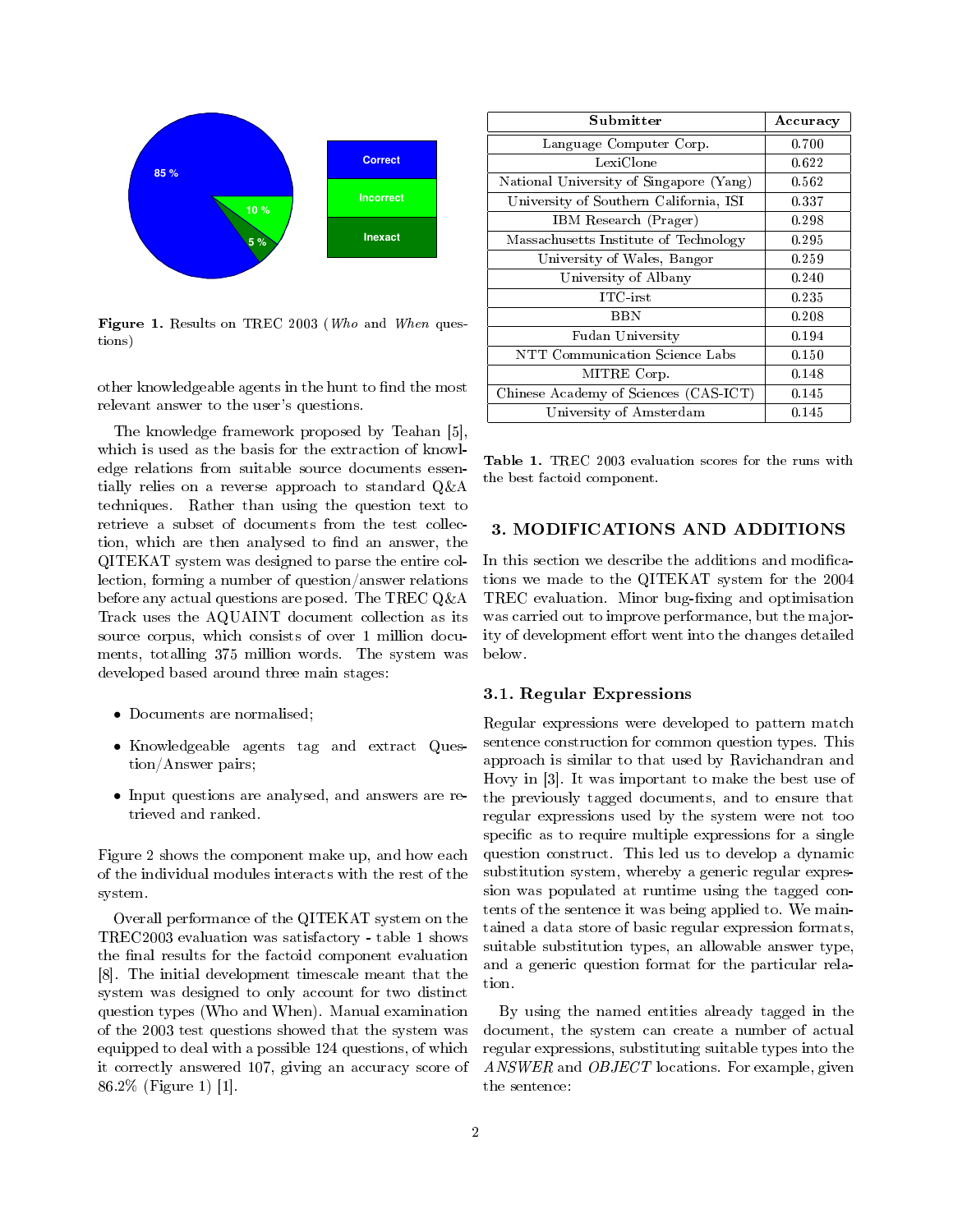

Figure 2. System architecture (simplified)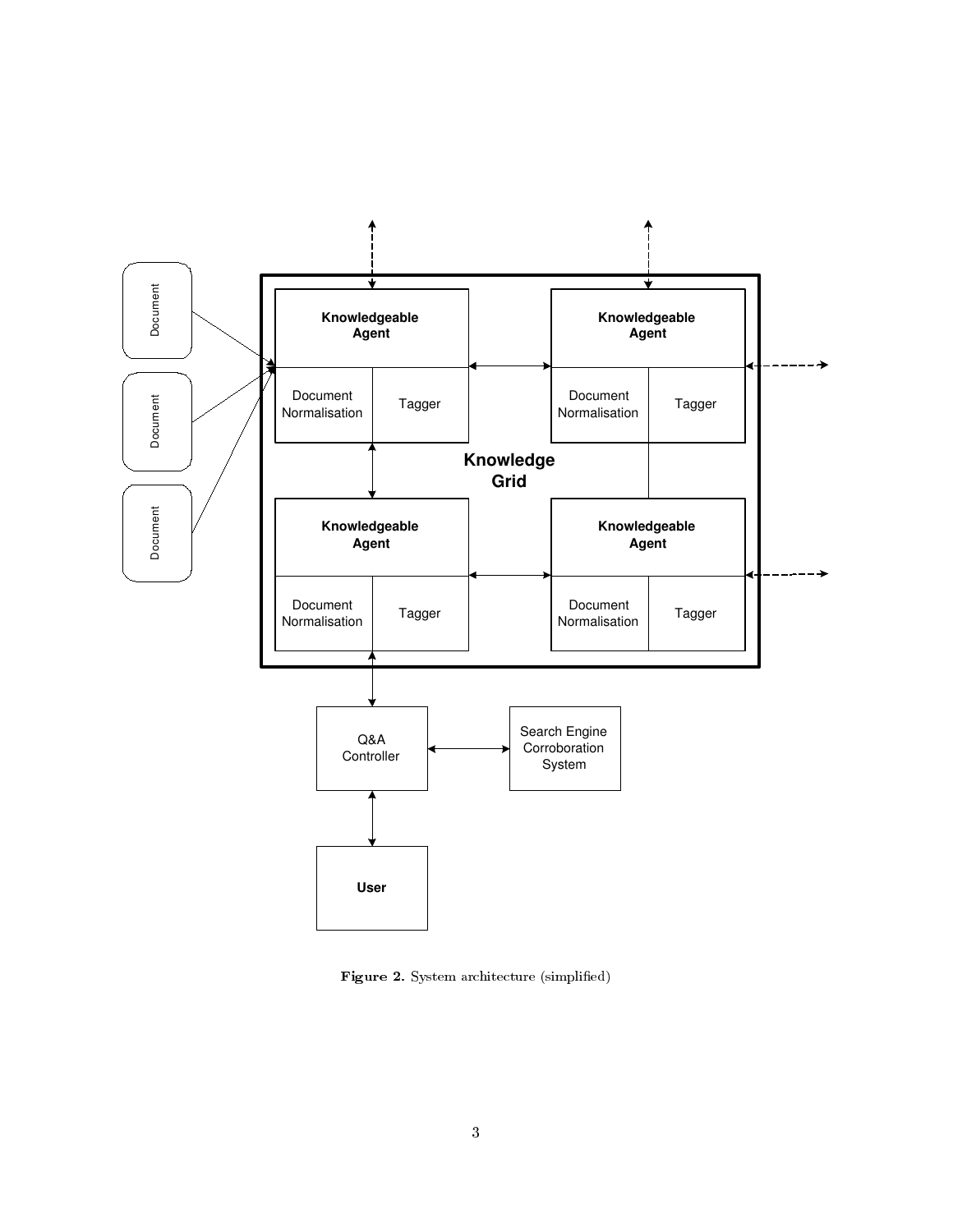| <domain>PEOPLE</domain>                        |
|------------------------------------------------|
| $<$ answer $>$ DATE $<$ /answer $>$            |
| <object1>PERSON</object1>                      |
| $<$ object $2$ >NONE $<$ /object $2$ >         |
| <object3>NONE</object3>                        |
| $<$ regexp $>$                                 |
| $(OBJECT1) \sdied \s(on in around) \s(ANSWER)$ |
| $\langle$ /regexp $>$                          |
| <format>When did OBJECT1 die?</format>         |

Figure 3. Example of hand-crafted RE

John Lennon died on December 8th, 1980 during a public dramatic interpretation of J.D. Salinger's Catcher in the Rye"

the system would tag one  $\mathit{DATE}$  entity (December 8th, 1980) and two PERSON entities (John Lennon and J.D. Salinger). The system would then dynamically produce two regular expressions:

- 1. (John Lennon)\sdied\s((on|in|around)\s(December 8th, 1980)
- 2.  $(J.D.Salinger)\sdied\s((on|in|around)\s(December$ 8th, 1980)

These would then be applied to the document to extract any matches which would be transformed into  $Knows$ relations. In this case, option 1 would match, resulting in the following relation (given that the knowledgeable agent who produced the document text referred to as Doc-XXX-Agent).

```
Knows(Doc-001-Agent, "Domain: PEOPLE",
"When did John Lennon die?",
"December 8th, 1980",
1.0).
```
Further examples of extracted  $Knows$  relations:

```
K1 = Knows(Doc-004-Agent, "Domain: PEOPLE",
"Who is George W. Bush?",
"United States President",
1.0).
K2 = Knows(Doc-004-Agent, "Domain: PEOPLE",
"When was George W. Bush born?",
"July 6th 1946",
1.0).
```

| <domain>PEOPLE</domain>                                                           |
|-----------------------------------------------------------------------------------|
| $<$ answer>PERSON $<$ /answer>                                                    |
| <object1>PERSON</object1>                                                         |
| $<$ object $2$ >NONE $<$ /object $2$ >                                            |
| $<$ object3>NONE $<$ /object3>                                                    |
| $<$ regexp $>$                                                                    |
| $(OBJECT1) \$ swife \ sof \ s( A NSWER)                                           |
| $\langle$ /regexp $>$                                                             |
| $\langle$ format $\rangle$ Who is OBJECT1 married to? $\langle$ /format $\rangle$ |

Figure 4. Example of auto-generated RE

These Knows relations are then used to populate suitable  $KnowsAbout$  relations such as the following:

```
KnowsAbout(Doc-004-Agent, "Domain: PEOPLE",
"George W. Bush",
\{K_1,K_2\},\1.0).
KnowsAbout(Doc-001-Agent, "Domain: PEOPLE",
"John Lennon",
K_{\mathbf{a}},
1.0).
```
A small number of broad domain types were used (PEOPLE, GEOGRAPHY, BUSINESS, MISC ).

Our initial regular expressions were hand-crafted, but it became quickly evident that this would not be efficient, either in terms of the time taken, or the required generality of the expressions. Using previous Question-Answering data as a source, we were able to implement an automated system to generate regular expressions, based on a combination of entity type tagging and proximity matching. Given a source document, a question and an answer (that exists in the document), the following procedure is followed:

- 1. Extract the `subject' of the question using traditional speech tagging techniques, and PPM compression based language modeling (see [6] for further details).
- 2. Analyse the source document for the proximity of the known answer to the subject.
	- (a) Partial matching is applied here to ensure that subjects are recognised in the answer document.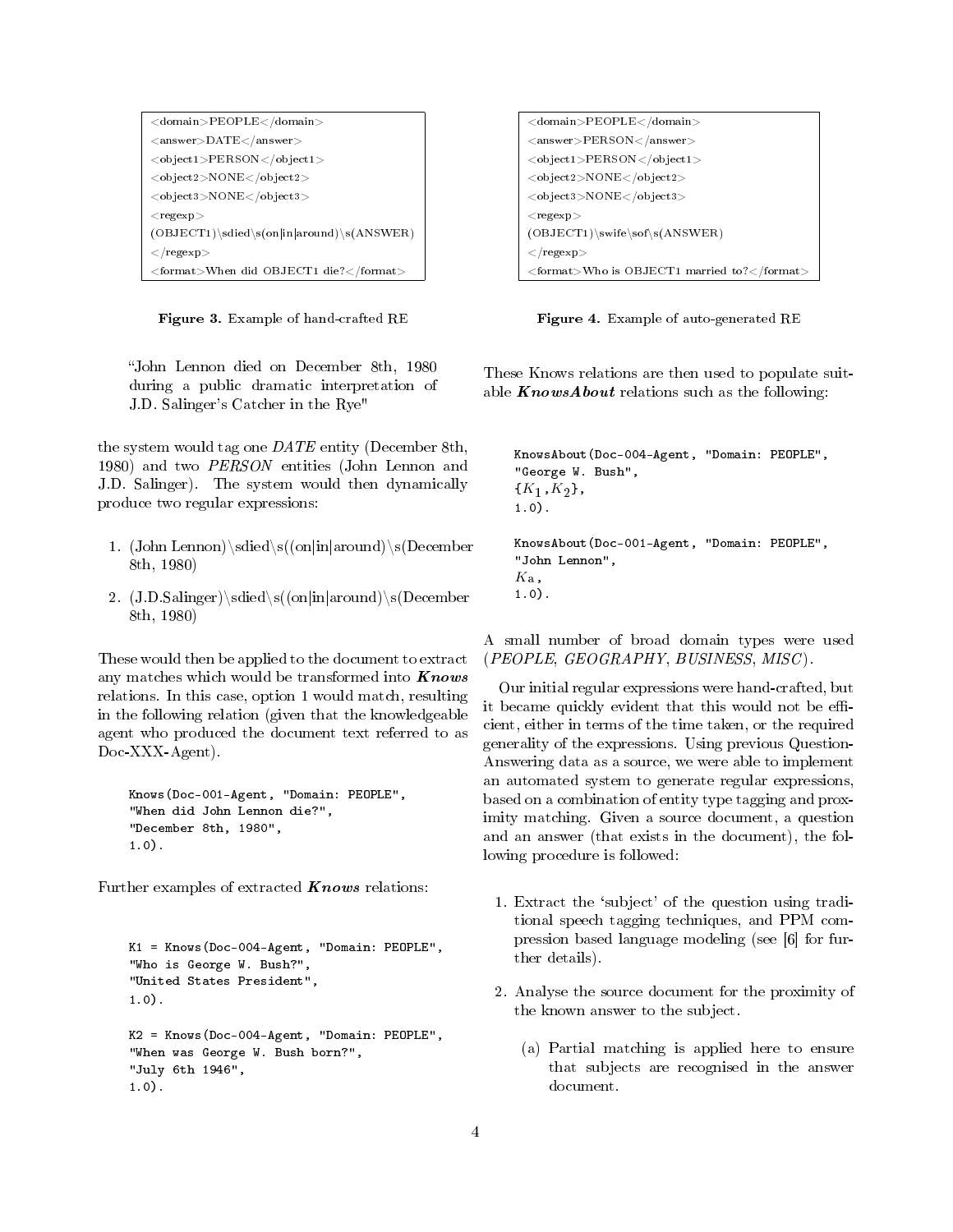| Proximity | No of Regexps | No of Questions |
|-----------|---------------|-----------------|
| 10        | 152           | 1.4 million     |
| 20        | 263           | 2.8 million     |
| 50        | 393           | 3.2 million     |
| 100       | 469           | 3.6 million     |
| 150       | 532           | 3.7 million     |
| 200       | 566           | 3.8 million     |
| 500       | 579           | 3.9 million     |

Table 2. Effect of proximity level on regular expression generation

- 3. If the answer falls within a given proximity threshold to the subject (i.e. is within a certain number of characters either side of the subject), we retrieve the surrounding subtext.
- 4. This subtext is then parsed and a regular expression generated.
	- (a) Stopwords are ignored.
	- (b) Named Entity tags are inserted where possible to generalise the regular expression.

Our experiments with different proximity limits (number of characters) on the AQUAINT corpus led us to adopt a proximity level of 150 characters, which offered the best compromise between performance and the quality of expressions. (Larger proximity expressions lose generality, and thus effectiveness).

### 3.1.1. Example

Given the following information:

| Source Document | NYT19980601.0001                 |
|-----------------|----------------------------------|
| Known Question  | When did Kenneth Lenihan die?    |
| Known Answer    | May 25                           |
| Source Excerpt  | Kenneth Joseph Lenihan, a        |
|                 | New York research sociologist    |
|                 | who helped refine the scientific |
|                 | methods used in criminology,     |
|                 | died May 25 at his home in       |
|                 | Manhattan. He was 69.            |

Table 3. Example source information for regular expression induction

We would extract a question subject of 'Kenneth Lenihan', and parse the source text to find a suitable match. Through the use of our partial matching algorithm [1] we are able to recognise a match between

'Kenneth Joseph Lenihan' in the source text and 'Kenneth Lenihan' as our subject, resulting in a matching string:

Kenneth Joseph Lenihan, a New York research sociologist who helped refine the scientific methods used in criminology, died May  $25"$ 

From this string we apply our proximity check to determine if the match is within a suitable distance. In this example, the subject is 101 characters from the answer, and thus the match is accepted. We then generalise the string to a suitable regular expression, by removing stopwords and inserting named entity classes where appropriate. Part-of-speech groups in close proximity to the answer, which correlate to the question text are kept to ensure the meaning is retained:

 $"PERSON\s.*\s(LOCATION\s)?$ (PROFESSION\s)?.\*\sdied\sDATE

This would provide us with the regular expression construct shown in figure 5:

| <domain>PEOPLE</domain>                     |
|---------------------------------------------|
| $<$ answer $>$ DATE $<$ /answer $>$         |
| <object1>PERSON</object1>                   |
| <object2>LOCATION</object2>                 |
| <object3>PROFESSION</object3>               |
| $<$ regexp $>$                              |
| $(OBIECT1)\s$ * \s( $(OBIECT2)\s$ )? \      |
| $((OBJECT3)\s)$ ?.*\sdied\s(ANSWER)         |
| $\langle$ regexp $>$                        |
| <format>Who is OBJECT1 married to?</format> |

Figure 5. Generated regular expression

# 3.2. Improved Question Matching

Upon completion of the 2003 evaluation, it was clear that in a number of cases where incorrect, or no answer was returned by the system, this was not because the answer was not found, but due to an inability to cross-match the entered question with the question in the knowledge base. The original system used a very limited string matching system, coupled with identification of question types (What, When, etc). Unfortunately, even small discrepancies in entered and known questions would result in a NIL match. The 2003 evaluation proved that this was insufficient, and that a better system was needed.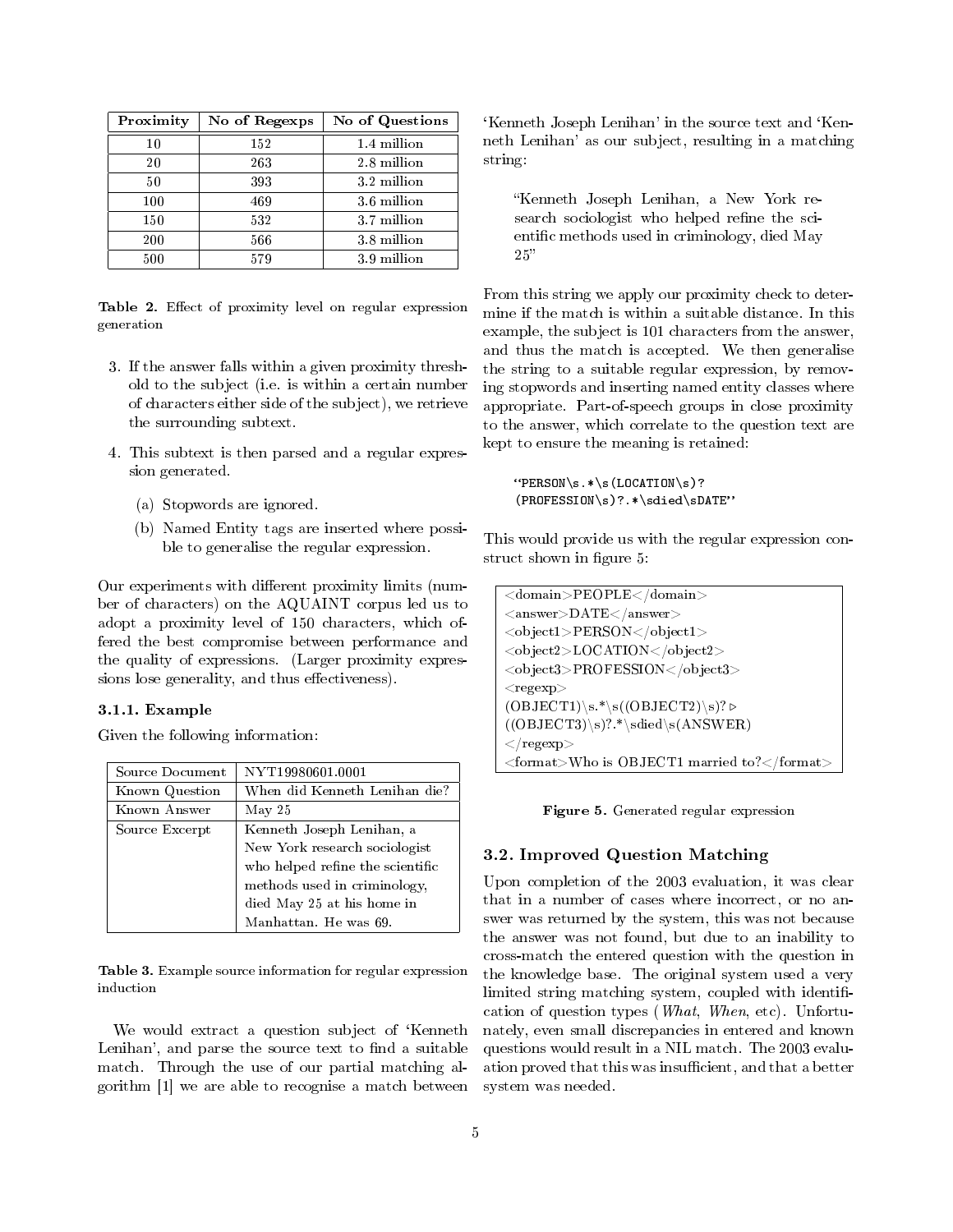We implemented a vector matching system, whereby entered and known questions were compared based on their non-stopword content. In addition to simple positional matching, we added two extra factors that in fluenced match-weight:

- Subject Matching the subject explicitly (i.e. not a partial match, see below) boosted a question's match-weight.
- Word frequency Using the same dictionary we adopted for tagging, we tested matched words for frequency, boosting weights for less frequent words, as a match was likely to have more signicance.

To handle the changes brought in to the question format for the 2004 task regarding subject specification, we implemented a simple system to substitute the subject for occurrences of personal pronouns in the question text, and applied our partial matching algorithm [1] to provide greater generality to the produced questions.

## 3.3. Handling `Other' and `List' Questions

The knowledge framework which forms the basis of the QITEKAT system was designed to incorporate the notion of context, and this was practically implemented through the use of domain specification both at the Knows and KnowsAbout level of our architecture. This gave us an excellent starting point when addressing the 'list' and 'other' question types which formed part of the 2004 TREC QA evaluation. In its original incarnation, the QITEKAT system speci fied very broad domain constructs for each question it extracted from the source corpus (PEOPLE, GEOG-RAPHY, etc), which were then grouped within each agent to form our knowledge base. These were generated using a two-step approach:

- 1. Determine the most likely question/answer subject. This was done using traditional speech tagging techniques, and PPM compression based language modeling (see [6] for further details) to extract named entities from the question. When required, selection was made based on frequency of occurrence in the parent document, with the assumption that more frequent occurrences were likely to be the focus of information.
- 2. Our named entity tagger was then applied to this `focus' object to determine a broad domain classification (PERSON entity type yields PEOPLE domain, etc.)

The new format, with explicit specification of the subject of the question, correlated well with our method, as we were simply able to remove our second-step, and store the named entity as our domain classification. These specific domains were then grouped into Knows-About relations stored at each agent and generalised where possible using our partial matching algorithm. For example:

- $\bullet$  Bush;
- *George Bush*; and
- George W. Bush

occurring in three different  $Knows$  relations in the same document would be grouped into a single  $Knows$ -About relation. In this case, the more explicit domain -George W. Bush - would be used, to allow for improved matching at later stages in the process.

Once we had our  $KnowsAbout$  information, answering 'list' queries was a matter of retrieving all corresponding relations for a particular question subject, applying our improved question-matching algorithm, as detailed previously, to find answers that correspond to those required by the list, and returning the results. In generating answers to the `other' questions we would have ideally liked to reconstruct useful 'nuggets' from the question/answer pairs our system extracted, but time didn't permit this element of the system to be completed, and it has been scheduled for a future revision. As a result we were only able to return our known answers, and provide no context from the question, which made the information of little use (in fact, technical issues meant no answers were returned at all - see results section).

#### 3.3.1. Example

Given the following question/answer pairs extracted from a document:

- When was John Lennon born? October 9, 1940
- When did Lennon die? December 8, 1980
- How did John Lennon die? Assassinated

The system would first extract the named entities from each of the questions to determine their subjects

- John Lennon
- Lennon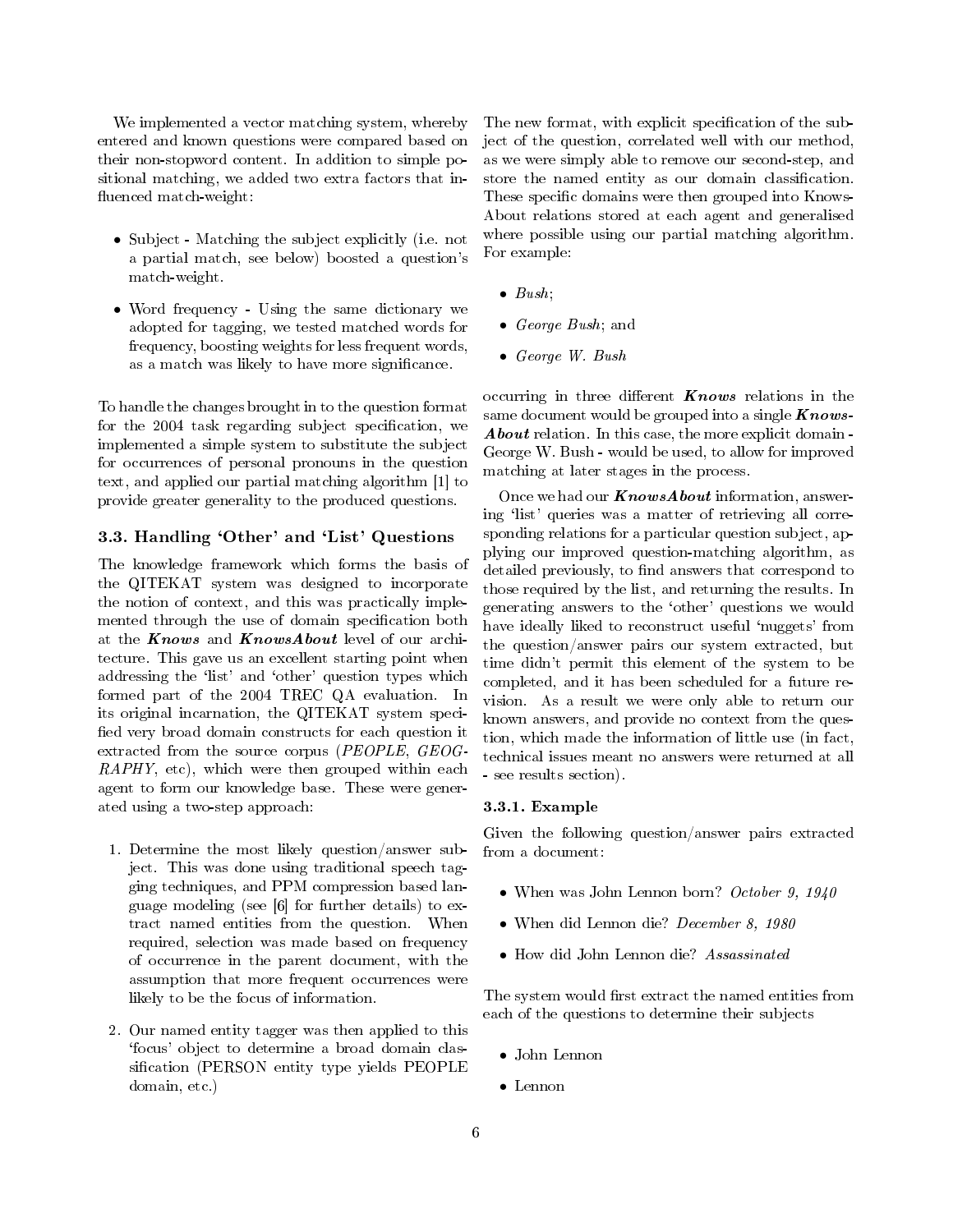• John Lennon

And produce the  $Knows$  relations:

```
K1 = Knows(Doc-001-Agent, "Domain: John Lennon",
"When was John Lennon born?",
"October 9, 1940",
1.0).
K2 = Knows(Doc-001-Agent, "Domain: Lennon",
"When did Lennon die?",
"December 8, 1980",
1.0).
K3 = Knows(Doc-001-Agent, "Domain: John Lennon",
"How did John Lennon die?",
"Assassinated",
1.0).
```
Using partial matching, the system would recognise `Lennon' and `John Lennon' as the same subject class, and produce the following  $KnowsAbout$  relation (using the more explicit subject as the topic, and the general entity type as the domain):

```
KnowsAbout(Doc-001-Agent, "Domain: PEOPLE",
"John Lennon",
\{K_1,K_2,K_3\},
1.0).
```
### 4. DISCUSSION

Performance of the QITEKAT system in the 2003 evaluation was a useful benchmark on which to build, and initial results made available by NIST for the 2004 task show that gains have been made in both `factoid' and 'list' categories, as well as in the overall f-score. The 2003 results were hindered by the limited development time, which meant regular expressions were only created for a small subset of question types. This years' performance reflects the addition of the automated expression system, and the corresponding increase in the number of regular expressions generated, and thus the question types covered. Factoid accuracy moved from  $26\%$  in 2003 to  $64\%$  in 2004. 'list' and 'other' (definition) questions were adversely affect by technical issues in 2003, meaning a zero score was recorded for both types. These problems were addressed for the 2004 evaluation, producing a list score of 0.258, but unfortunately, further problems manifested themselves, producing NIL answers for all 'other' questions. Overall,



Figure 6. Performance comparison 2003-2004

the system performance has progressed from a combined F-score of 0.130 in 2003, to 0.388 this year. Figure 6 shows a graphical representation of performance over the two years that Bangor has participated in the evaluation.

These preliminary results show a good performance gain for the QITEKAT system, with a 38% improvement in factoid scores, and an almost three-fold increase in overall performance, which is very promising. Elimination of some technical issues which meant the 2003 evaluation was not a complete run of the system, can account for some of the gains (although the 2004 run suffered its own problems which limited the analysis time also), while auto-generating the regular expressions rather than hand-crafting them was far more efficient in terms of time, and meant that a greater proportion of question types could be targeted and answered by the system.

Although results for other groups entered in the current evaluation will not be made available until after the TREC conference, based on the known min/max/average scores for each of the question types (Factoid, List, Other) we can make a preliminary assessment as to the performance of the QITEKAT system in relation to the other entries. Table 4 shows the relative comparison of the QITEKAT performance with the know minimum, maximum and average scores for the 2004 evaluation<sup>\*</sup>. These figures imply that factoid

<sup>∗</sup>Overall minimum, maximum and average scores are not provided by NIST and are estimated by assuming that the MIN/MAX/AVERAGE in each category are from the same system run.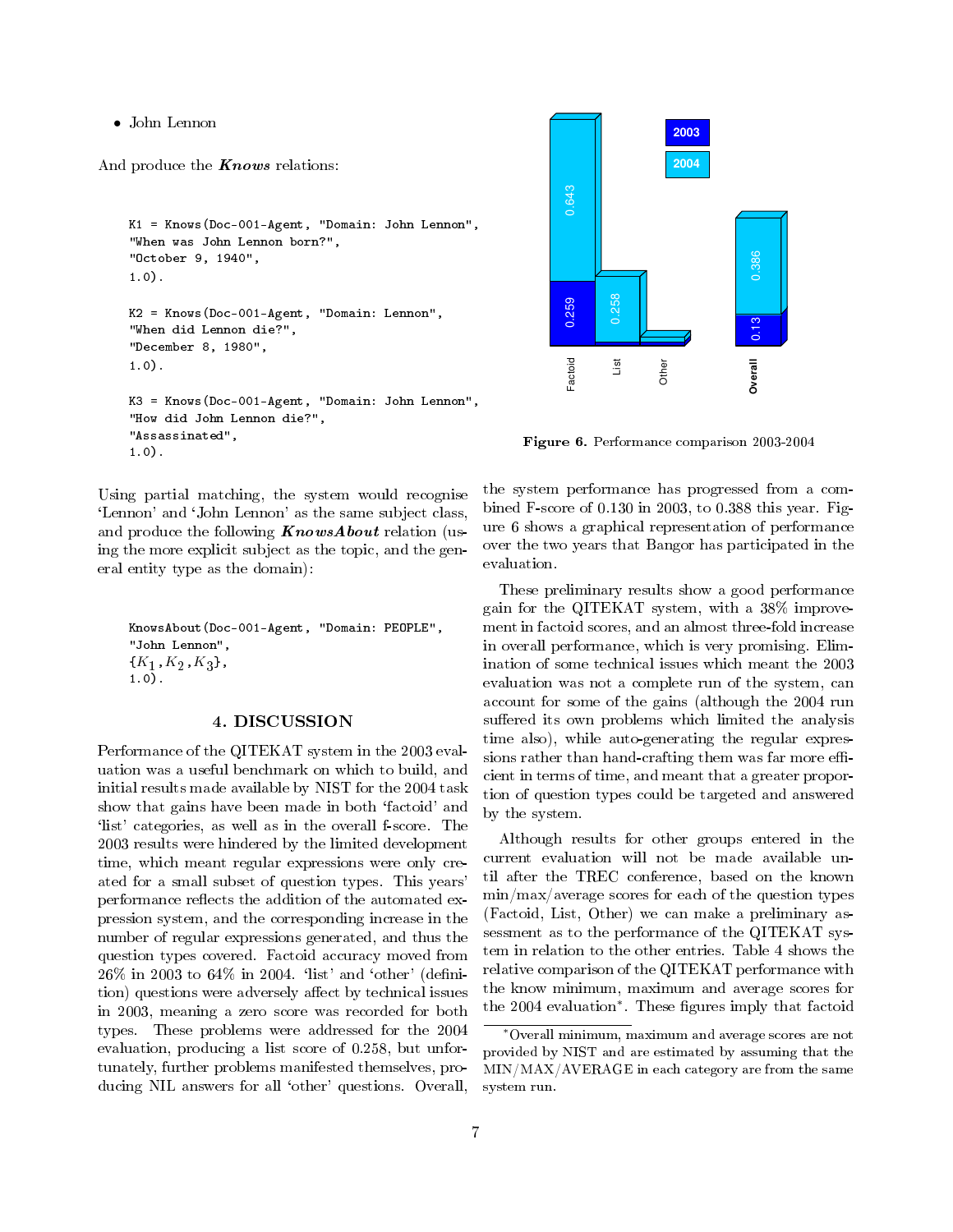performance on the 2004 evaluation was very good well above average, and the 'list' performance was also above the recorded. The technical issues with `other' questions resulted in a zero result, which pulled down the overall score. This was still above average, however, and a good improvement on last year.

|                 | <b>QITEKAT</b> | MIN   | <b>MAX</b> | AVE   |
|-----------------|----------------|-------|------------|-------|
| Factoid         | 0.643          | 0.009 | 0.770      | 0.170 |
| List            | 0.258          | 0.000 | 0.622      | 0.094 |
| Other           | 0.000          | 0.000 | 0.460      | 0.184 |
| <b>O</b> verall | 0.386          | 0.005 | 0.656      | 0.155 |

Table 4. Relative comparison of 2004 evaluation results.

### 5. FUTURE DIRECTIONS

A number of additions and modifications have been recognised which could provide improved performance, and are outlined below.

# 5.1. Improved Named Entity Classification

Although the Named Entity classifier developed as part of the system performs well, for the purposes of Question Answering it is important to broaden the scope of the system, and introduce further NE types in order to allow for more accurate answer matching. Sekine  $et \ al.$  present a system offering a far greater number of Named Entity classifications  $[4]$ , which we feel would be a beneficial addition to the overall system architecture.

# 5.2. Synonym substitution

The present system architecture offers no methods for word substitution, which is a limiting factor, both in terms of matching questions with appropriate knowledge relations, and also extracting relations from document texts. The addition of a synonym system, such as WordNet [2] would enable a greater number of sentence constructs to be identified and extrapolation of questions to form multiple queries, offering a far greater chance of successful responses. As an example, take the question text:

When did Charles Bronson die?"

In the present system, this will match only those relations with an equivalent question construct, which may result in no answer being found. With synonym substitution, however, the query would be reformulated as:

When did Charles Bronson pass away?"

which may provide a positive match.

#### 5.3. Past Participle Determination

In a similar vein to synonym substitution, it would be useful to develop a feature within the system to automatically generate past participles of verbs, particularly for confidence-ranking through search engine corroboration. When querying a search engine, the system passes the main subjects of a question, so for example, given the question:

When did Charles Bronson die?"

The system forms a query using Charles Bronson and  $\textit{Die}$ . It is likely however that in any documents retrieved by a search engine the information that we are interested in would be described using the past participle (died), i.e.

Charles Bronson died on .."

Substituting the past participle may result in a more useful query string, and ultimately a greater number (or more accurate) results.

# 5.4. Automated Regular Expression Production

Further development of our automated regular expression system is required to handle multiple subject questions, such as:

How far is it from New York to Los Angeles?"

"Is New Zealand larger in size than Japan or Great Britain?"

We are investigating the feasibility of parsing input into two or more atomic questions, which can then be addressed and the answers combined to formulate a response to the original query. This would allow us to extract further information from the source corpus, and extend the number of question types the system is capable of answering.

### 5.5. `Other' Questions

We are currently investigating the problems encountered and the conversion our Question/Answer pairs into useful 'nuggets' of information about specified question subjects. We hope to be able to leverage the fact that we explicitly store domain information for all question/answer pairs extracted from the corpus in order to target this particular problem successfully.